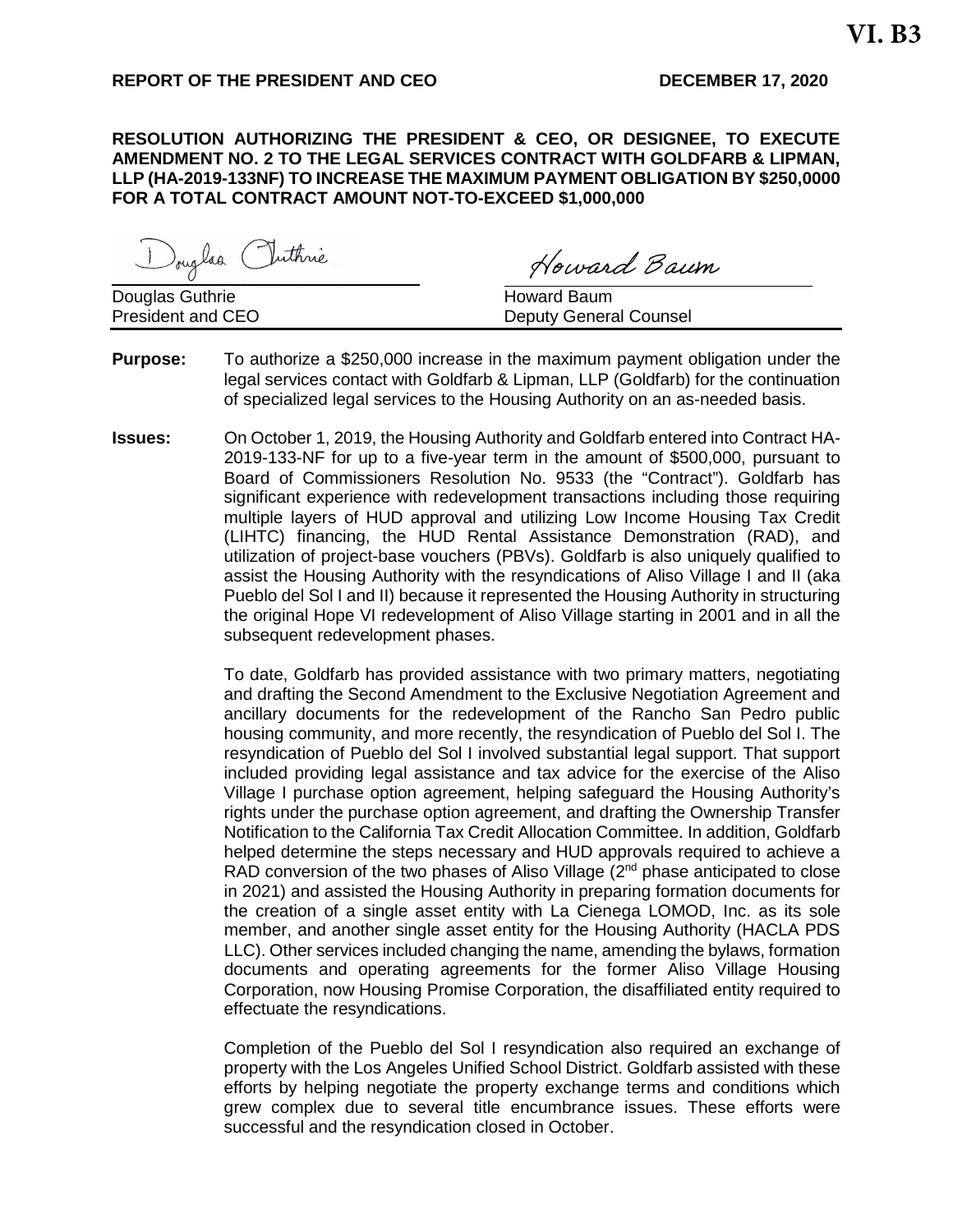The legal services performed by Goldfarb to date have led to significant utilization of the Contract. Contracting Officer authority was recently utilized to increase the Contract by \$250,000 under its Amendment No. 1 but additional contracting authority is required to support continued use of Goldfarb.

A portion of Goldfarb legal expenses incurred in connection with the resyndication of Pueblo del Sol are recoverable from the Project's financing. For example, \$200,000 was reimbursed at the close of the Phase I resyndication. However, these funds cannot be restored to the Contract thereby necessitating an increase in contracting authority.

Over the Contract's remaining four-year term, Goldfarb's services are desired to help negotiate the best possible terms and to finalize the evidentiary documents for the resyndication of Phase II of Pueblo del Sol, prepare the necessary legal evidentiary documents, work with HUD legal staff on the Housing Authority's behalf, achieve the RAD conversion, and handle various related acquisition, rehabilitation and resyndication activities. In addition, transactional legal assistance and opinions may be sought for HUD regulatory and program requirements, real estate and redevelopment matters, public and private financing and Public Works contracting.

The Housing Authority's existing panel of legal services providers with similar expertise is very limited and most firms lack the knowledge and experience necessary to assist with the above matters. Moreover, Goldfarb's attorney fee schedule is comparable to our other providers and, as discussed in the Procurement section below, has been determined price reasonable.

#### **Procurement:**

Although the Contract is not federally-funded, it was secured in conformity with U.S. Department of Housing and Urban Development ("HUD") procurement requirements. HUD encourages housing agencies to purchase common goods and services that are routine in nature under contracts awarded by other public agencies through a "cooperative purchasing" procedure to realize greater economy, efficiencies and reduce costs.

Goldfarb provides legal representation to numerous public agencies and several cooperative purchasing opportunities existed. Staff determined that a Goldfarb legal services contract procured by the Richmond Housing Authority was the most economical cooperative purchasing opportunity. The Richmond Housing Authority went through a competitive solicitation for legal services in January 2018. The solicitation was advertised on various Bar Association websites. As result of the outreach, over thirty (30) proposals were submitted. Following an extensive review and vetting including price reasonableness determination, the Richmond Housing Authority Board of Commissioners adopted Resolution No. 2076 authorizing the contract award to Goldfarb in December 2018. Thereafter, the Richmond Housing Authority executed a contract with Goldfarb for an initial three-year term with two one-year options to extend on December 19, 2018. Goldfarb's attorney fee schedule was analyzed and determined price reasonable as compared to other law firms on our panel. In addition, Goldfarb has agreed to hold its rates without increase over the next five years so that the additional Contract funding remains price reasonable.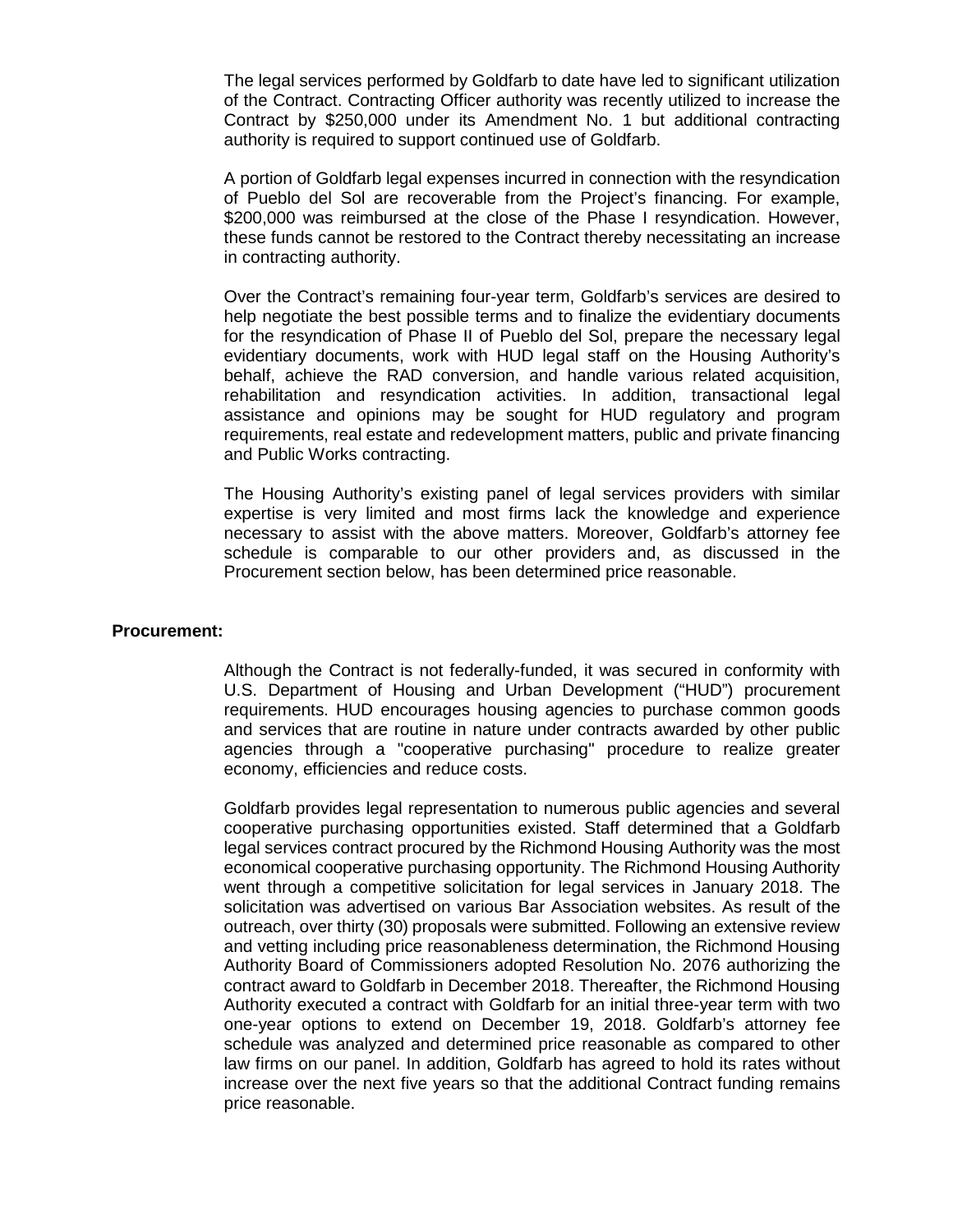# **Current Request:**

To authorize the President & CEO, or designee, to execute an amendment to the contract for a total contract amount of \$1,000,000 and to restore the President and CEO's contracting authority of up to \$250,000 should the Contract require further amendment.

## **Vision Plan: PATHWAYS Strategy #7: Identify opportunities to reduce operating and administrative costs so that scarce resources are maximized.**

Securing the services of Goldfarb at rates locked for the next five years helps reduce outside legal counsel expenses and the legal representation provided including negotiating assistance with the resyndication of Pueblo del Sol helps ensure Housing Authority resources are safeguarded and maximized.

**Funding:** The Chief Administrative Officer confirms the following:

Source of Funds: The costs for services rendered by Goldfarb will be paid by nonfederal funds realized through uncommitted Rent Subsidy proceeds.

Budget and Program Impact: The necessary funds are available and are included in the 2020 operating budget and will be budgeted in subsequent years as required.

**Section 3:** Goldfarb has made a commitment to contribute up to three percent (3%) of amounts paid under the Contract to the Authority's Section 3 Fund for youth scholarship purposes.

**Attachment:** Resolution